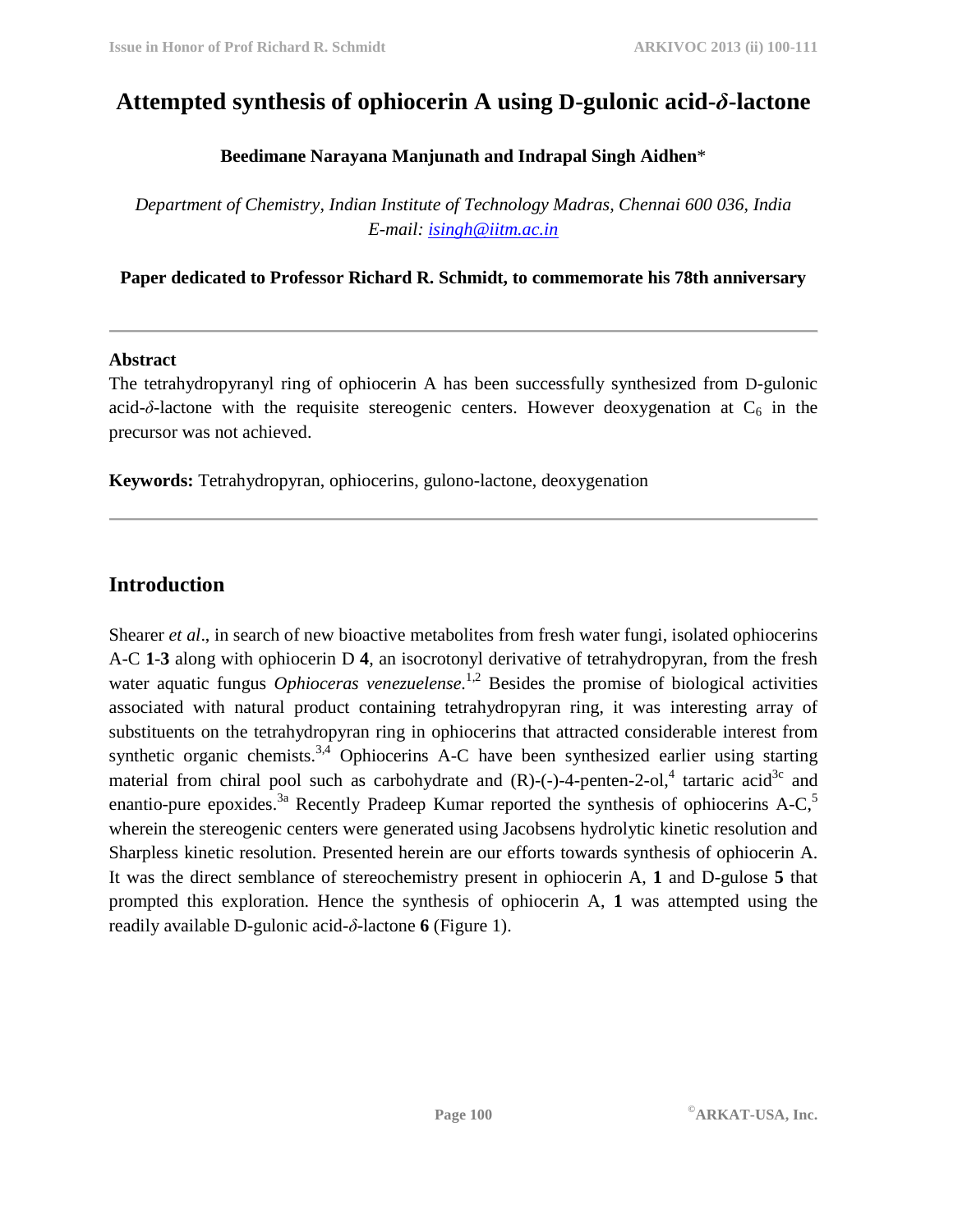

**Figure 1.** Ophiocerins A-D.

### **Results and Discussion**

The D-gulonic acid-*δ*-lactone **6** has the C4 hydroxyl protected in the form of cyclic ester (lactone). It was envisaged that suitable protection of free hydroxyls and reductive ring opening of the lactone would allow opportunity for deoxygenation at C4 (of **7**), a 1,6-ring closure would effect deoxygenation at C1 (of **8**) and finally deoxygenation at C6 (of **9**) containing the primary hydroxyl would lead to synthesis of ophiocerin A, **1** (Figure 2).



Figure 2. Retrosynthetic analysis.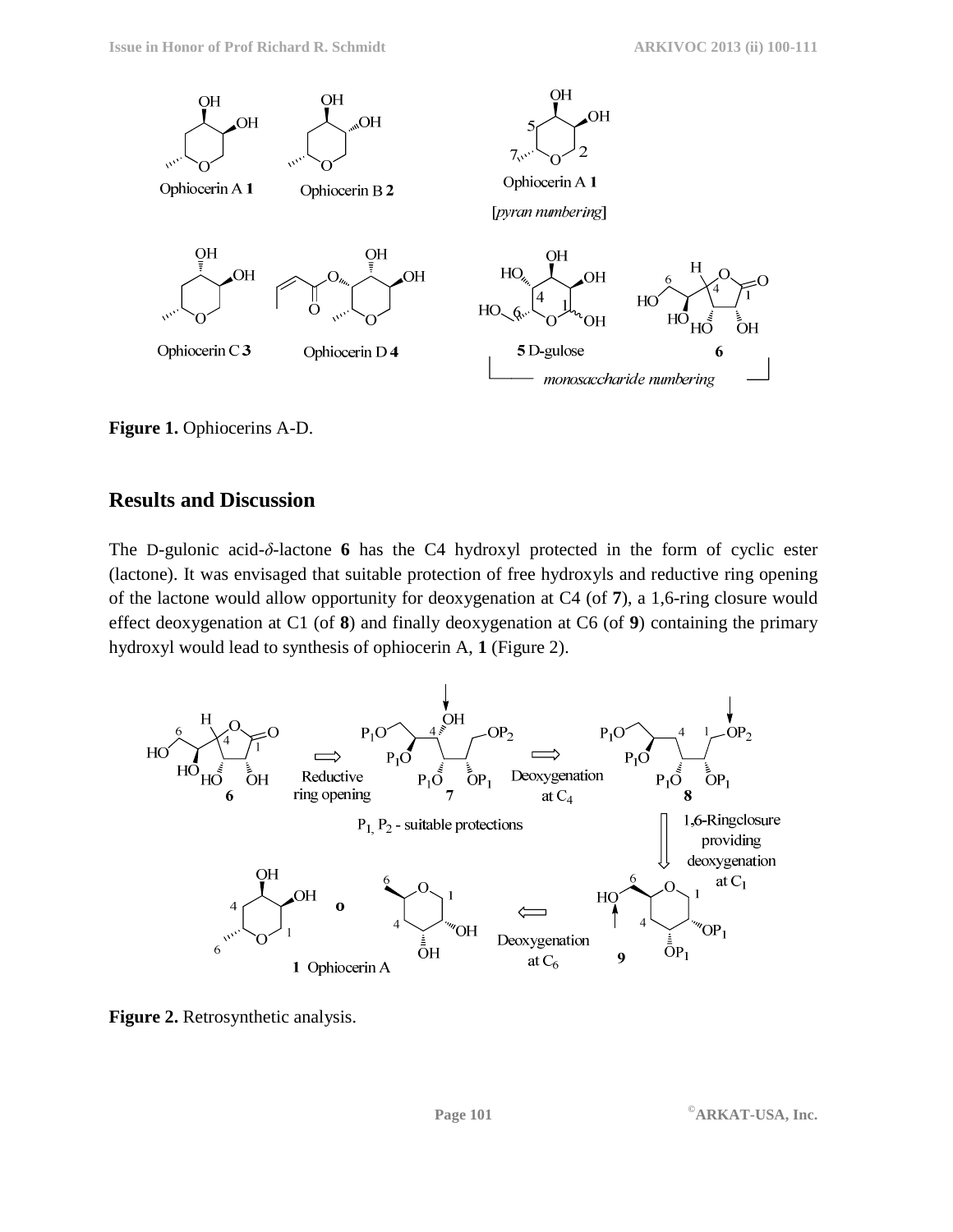According to the envisaged strategy our synthetic sequence commenced with D-gulonic acid*δ*-lactone **6** (Scheme 1). The lactone **6** was subjected to di-*O*-isopropylidenation to obtain compound **10** in 60% yield and the protected lactone was subjected to lithium aluminium hydride reduction to obtain the diol **11** in 90% yield. These two transformations were achieved by using known procedures reported by Son and Fleet.<sup>6</sup> The obtained diol 11 was characterized and all the obtained analytical data matched with those reported in literature. The diol **11** was subjected to regioselective silylation at the primary hydroxyl using *tert*-butyldiphenylsilyl chloride as silylating agent to obtain monosilylated derivative **12** in 63% yield. The compound **12** containing a free secondary hydroxyl was treated with 1,1′-thiocarbonyl diimidazole (TCDI) in refluxing toluene for one hour to obtain the thionocarbonate **13** in 86% yield. The obtained thionocarbonate was treated with tributyltin hydride in presence of a catalytic amount of AIBN in refluxing toluene for 2 h to obtain compound **14**, thus, in effect, achieving deoxygenation of compound **12** at C4.



Reagents and Conditions: (i) Acetone, 2,2-DMP, p-TSA, R.T, 2 days, 60% yield. (ii) LiAlH<sub>4</sub>, THF, RT, 30 min, 80%; (iii) TBDPSCl, Imidazole, DMF, RT, 3h, 63%; (iv) Im<sub>2</sub>CS, Toluene, Reflux, 86%; (v) Bu<sub>3</sub>SnH, AIBN, Toluene, Reflux, 75%;

#### **Scheme 1.** Synthesis of compound **14.**

The compound **14** was subjected to desilylation using tetrabutylammonium fluoride to obtain the corresponding primary alcohol which was isolated and subjected to tosylation to obtain the tosylate **15** in 60% yield over the two steps (Scheme 2). The di-*O*-isopropylidene compound **15**  was treated with zinc nitrate hexahydrate in acetonitrile at room temperature to effect selective hydrolysis of terminal ketal protection to obtain the diol **16**. The internal isopropylidene protection of compound **16** was found to be very labile and susceptible to hydrolysis under mild acidic conditions. It was carefully isolated and treated with sodium hydride in THF to affect cyclization leading to construction of pyran ring. Under the given reaction conditions, there are

**Page 102 ©ARKAT-USA, Inc.**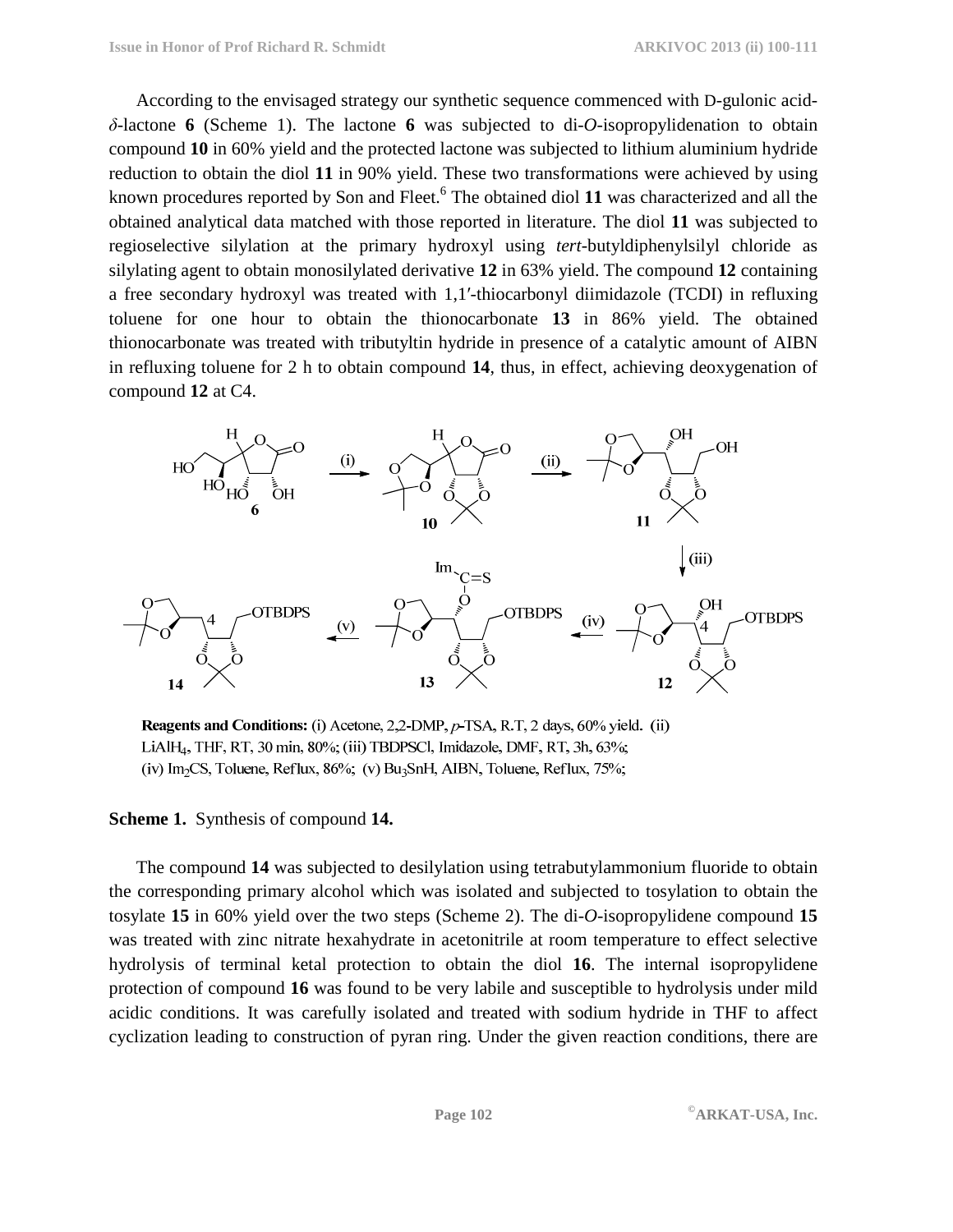two possibilities, namely the formation of desired compound **17** or the undesired seven membered ring compound **19**. In order to ascertain the cyclization mode, the obtained cyclized product in 64-71% yield, was subjected to acetylation. On acetylation, if cyclization product is **19**, the conversion  $19 \rightarrow 20$ , would significantly affect the chemical shift of methine proton H<sub>B</sub>, whereas for the desired product 17, the conversion  $17 \rightarrow 21$  would affect methylene protons  $H_{AA'}$ at C6. The <sup>1</sup>H-NMR spectrum of obtained acetylated product showed the most significant change in chemical shift of C6 methylene protons, indicating exclusive obtainment of six membered ring compounds **17** / **21** and ruling out the possibility of the seven-membered ring compounds **19** / **20** (Figure 3).



**Figure 3.** Part <sup>1</sup>H NMR Spectrum of 17 and 21.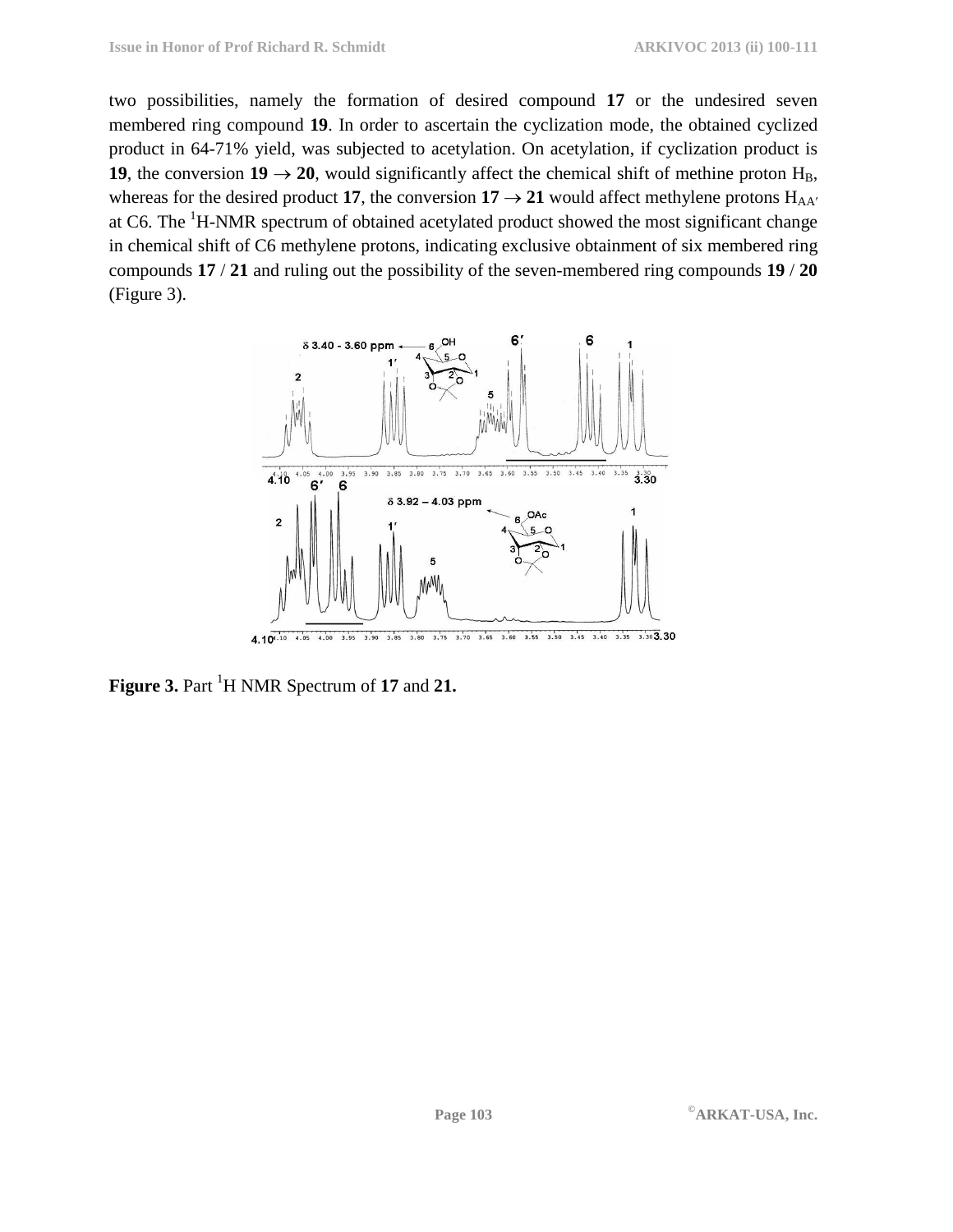

**Reagents and conditions**: (i) (a) TBAF, THF, RT, 1h; (b) TsCl, CH<sub>2</sub>Cl<sub>2</sub>, Pyridine, RT, 3h, 60%; (ii)  $Zn(NO<sub>3</sub>)<sub>2</sub>$ , CH<sub>3</sub>CN, RT, 12h; (iii) NaH, THF, RT, 2h, 64 - 71% yield over two steps;

**Scheme 2.** Cyclization of compound **16.** 

The compound 17 was further confirmed by <sup>1</sup>H-<sup>1</sup>H COSY, <sup>1</sup>H-<sup>13</sup>C HSQC, HMBC and mass spectra. HRMS data showed base peak at  $m/z$  211.0950 ppm representing  $[M+Na]^+$ , in good agreement with the constitution of compound  $17$  (Molecular formula:  $C_9H_{16}O_4$ , Molecular weight 188). Unambiguous confirmation for the obtainment of **17** was obtained through X-ray diffraction studies on the crystal of its dinitrobenzoate derivative **18**. 7

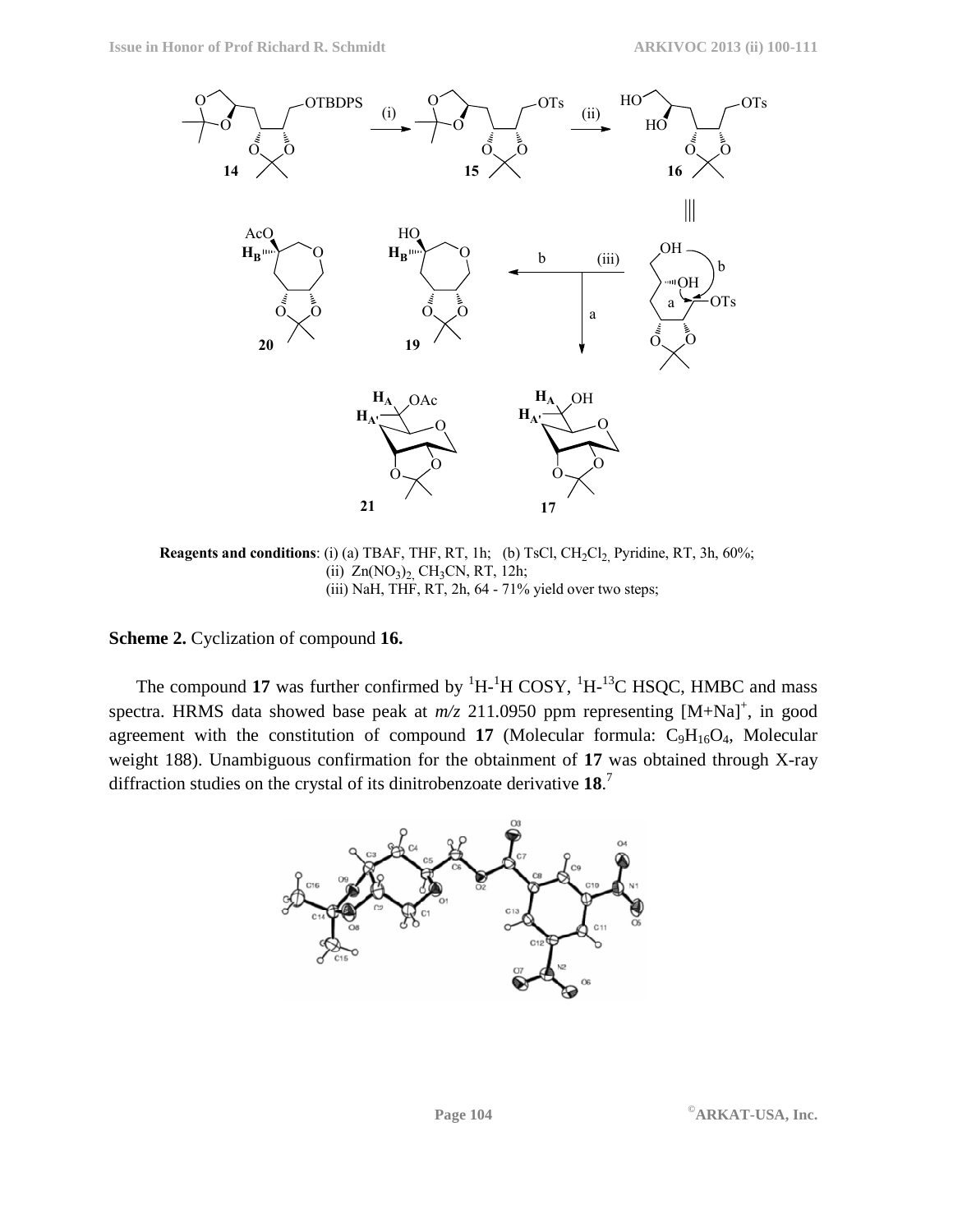

#### **Figure 4.** ORTEP plot of compound **18.**

Having ascertained that compound **17** was indeed obtained, the stage was set for the final deoxygenation to arrive at the targeted ophiocerin A. With this aim, compound **17** was treated with 1,1'-thiocarbonyl diimidazole (TCDI) in refluxing toluene for one hour to obtain the thionocarbonate derivative **22** in 50% yield. Unfortunately the anticipated radical deoxygenation through this thionocarbonate derivative **22** with tributyltin hydride in presence of a catalytic amount of AIBN in refluxing toluene did not furnish the desired product **23** as only a complex mixture was seen on TLC. To our surprise, even the tosylate derivative **24** did not furnish the anticipated deoxygenated compound **23** on reaction with lithium aluminium hydride. (Scheme 3) Although these initial efforts were intriguing and disappointing, $8$  we are hopeful ultimately to deoxygenate the penultimate precursor **17** and obtain ophiocerin A. Efforts are currently under way towards this objective.



#### **Reagents and Conditions:**

(i) Im2CS, Toluene, Reflux, 50%. (ii) Bu3SnH, AIBN, Toluene, Reflux, 1h (iii) TsCl, Et<sub>3</sub>N, CH<sub>2</sub>Cl<sub>2</sub>, R.T, 5h, 50% (iv) LiAlH<sub>4</sub>, THF, reflux, 12 h.

**Scheme 3.** Deoxygenation attempts on compound **17.**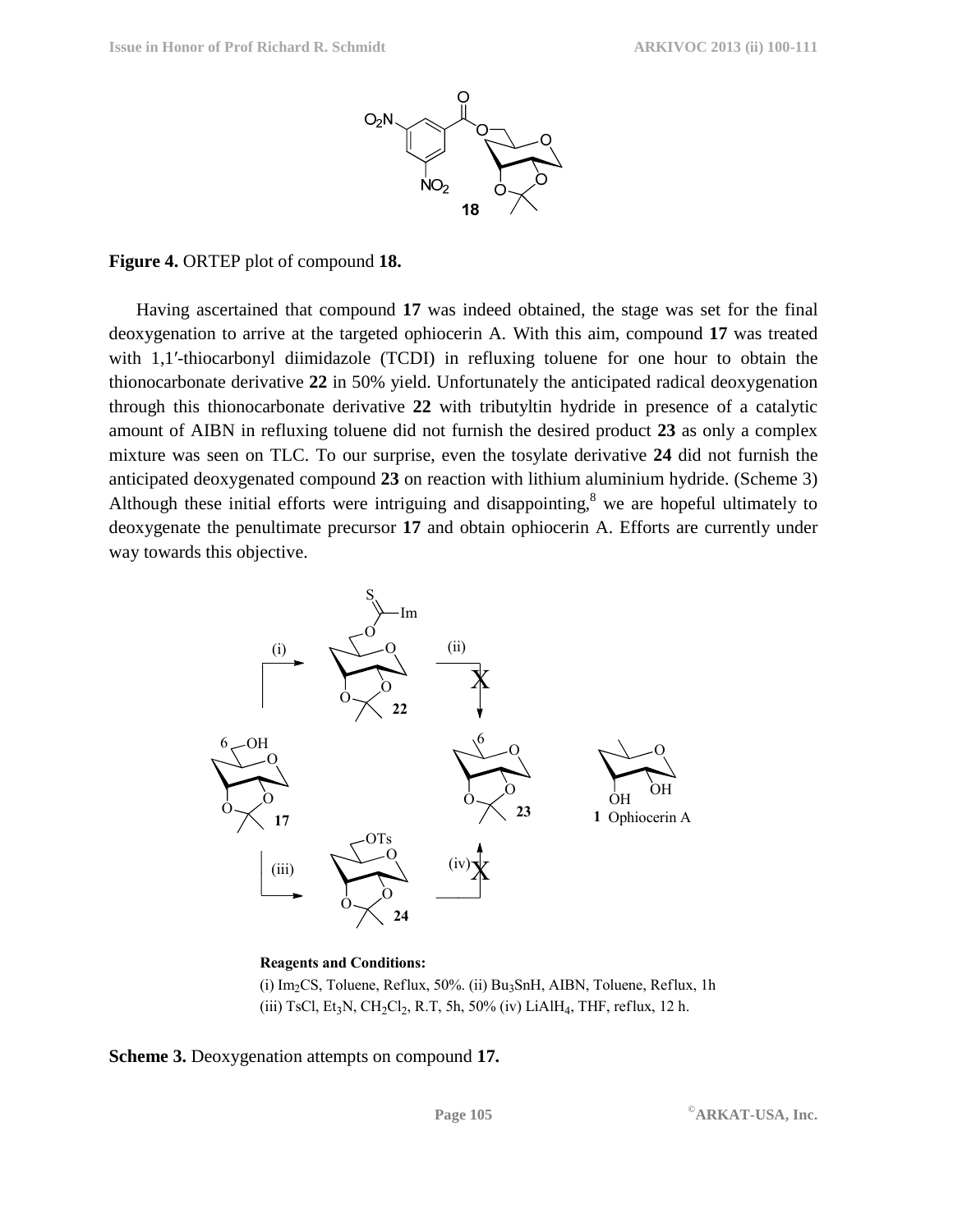## **Conclusions**

D-gulonic acid-*δ*-lactone envisaged for the synthesis of ophiocerin A, has successfully furnished the tetrahydropyranyl ring of ophiocerin A, with requisite stereogenic centers. The final deoxygenation at  $C_6$  in the penultimate precursor 17 is currently underway.

# **Experimental Section**

**General.** All reactions were carried out in oven dried glassware. Dry DMF was prepared by stirring with calcium hydride, downward distilled and stored on 4 Å molecular sieves. Dry THF was prepared by distilling over Na wire. Solvents used for column chromatography were LR grade. Thin-layer chromatography was performed on aluminum plates coated with silica gel 60. Visualization was observed by UV light or by dipping into a solution of cerium (IV) sulfate (2.5 g) and ammonium molybdate (6.25 g) in 10% sulfuric acid (250 mL) followed by charring on a hot plate. <sup>1</sup>H NMR (400 MHz) and <sup>13</sup>C NMR (100 MHz) spectra were recorded in chloroform-*d* (CDCl3) and tetramethylsilane (TMS) as reference. HRMS were recorded on a MICRO-Q TOF mass spectrometer by using the ESI technique at 10 eV. IR spectra were recorded on JASCO-FT/IR-4100 spectrometer. Optical rotations were recorded on Autopol IV polarimeter. X-ray data collection was performed with Bruker AXS (kappa Apex 2) CCD Diffractometer equipped with graphite monochromated Mo (K $\alpha$ ) ( $\lambda$ . 0.7107 Å) radiation. The structure was solved using SHELXL-97 and refined by full-matrix least square technique using SHELXL-97. Molecular graphics were drawn using ORTEP32.

**Preparation of 1-***O***-(***tert***-butyldiphenyl)silyl-2,3:5,6-di-***O***-isopropylidene-D-gulitol (12).** To a solution of anhydrous DMF (15 mL) containing the diol **11** (1.00 g, 3.82 mmol) and imidazole (0.468 g, 6.87 mmol), was added *tert-*butyldiphenylsilyl chloride (1 mL, 3.82 mmol) under inert atmosphere and at -15 °C. The reaction mixture was allowed to slowly warm up to room temperature and was stirred for 4h. After completion of the reaction as monitored by thin layer chromatography, the reaction mixture was extracted with ethyl acetate (60 mL) and the DMF was removed by washing with water (60 mL  $\times$  2). The organic layer was separated and concentrated under reduced pressure and the residue obtained as a syrupy liquid was subjected to silica gel column chromatography using ethyl acetate-hexane (1:20). The pure product was obtained as a colorless syrupy liquid.

**1-***O***-(***tert***-Butyldiphenyl)silyl-2,3:5,6-di-***O***-isopropylidene-D-gulitol (12).** Colorless syrupy liquid; Yield: 60%;  $R_f$  0.15 (ethyl acetate / hexane, 1: 20);  $[\alpha]_{D}^{25} = +8.989$  (*c* 1.0, CHCl<sub>3</sub>); IR (neat) *ν*<sub>max</sub> 3497, 2932, 1066, 700 cm<sup>-1</sup>; <sup>1</sup>H NMR (CDCl<sub>3</sub> / TMS, 400 MHz): δ 1.06 (s, 9H, C(CH<sub>3</sub>)<sub>3</sub>); 1.37, 1.39, 1.48 (3s, 12H, C(CH<sub>3</sub>)<sub>2</sub> × 2); 3.78-3.87 (m, 2H, H<sub>1a</sub>, H<sub>6a</sub>); 3.90-3.95 (m, 1H, H<sub>2</sub>); 3.96-4.05 (m, 2H, H<sub>1b</sub>, H<sub>6b</sub>); 4.12-4.16 (m, 1H, CHOH); 4.25-4.33 (m, 2H, H<sub>3</sub>, H<sub>5</sub>); 7.35-7.45 (m, 6H, Aromatic); 7.63-7.70 (m, 4H, Aromatic); <sup>13</sup>C NMR (CDCl<sub>3</sub>/TMS, 100 MHz)  $\delta$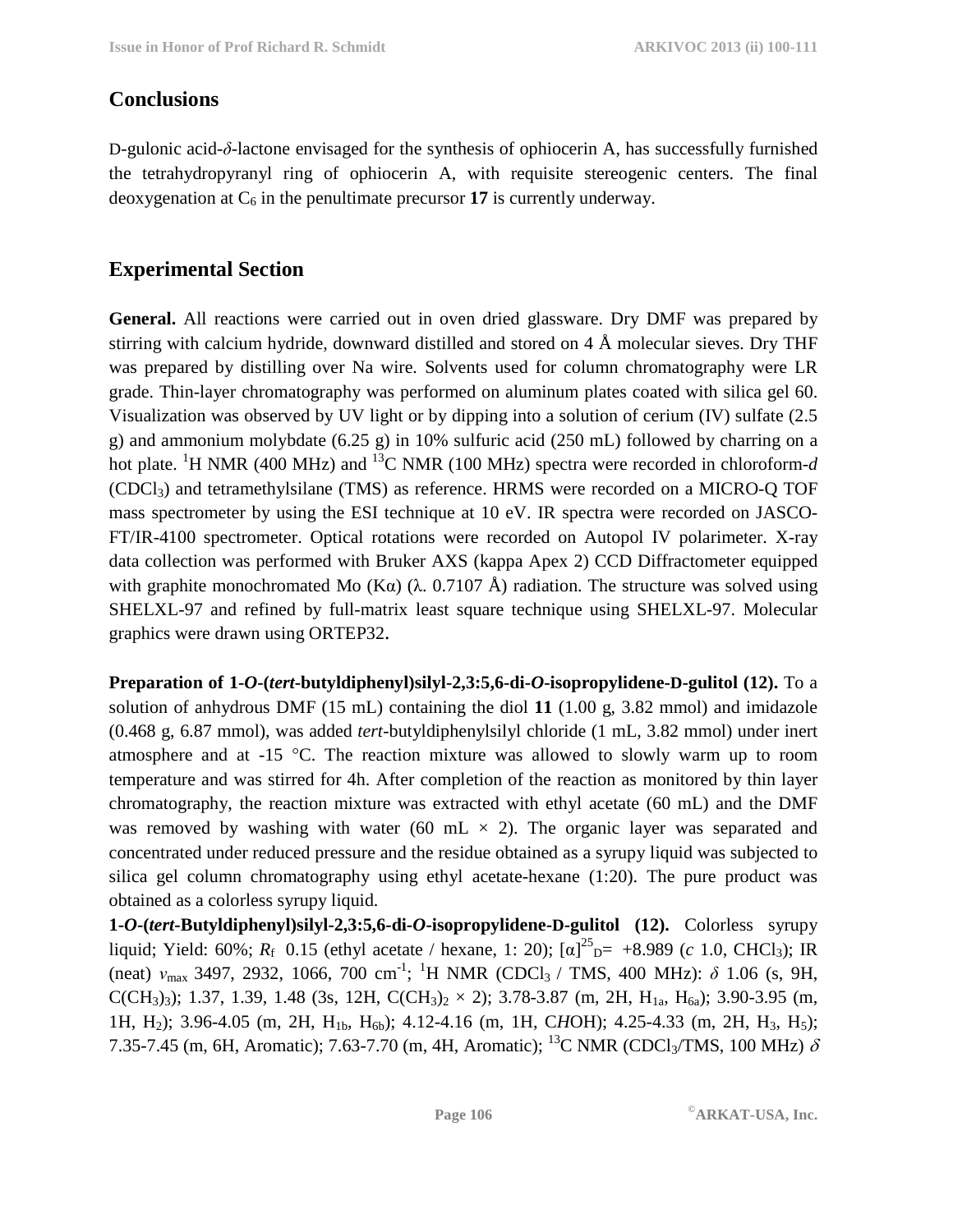19.6 ((CH3)3*C*-Si); 25.1, 25.4, 26.5, 27.0 (C(*C*H3)2 × 2); 26.9 ((*C*H3)3C-Si); 62.7 (CH2OTBDPS); 65.9( $C_6$ ); 69.5 (  $C_2$ ); 76.8 (CHOH); 76.9, 77.1 ( $C_3$ ,  $C_5$ ); 108.7, 109.5 ( $C(CH_3)_2 \times 2$ ); (127.8, 129.9, 132.92, 132.96, 135.5 (Aromatic); HRMS (ESI)  $m/z$  [M+Na]<sup>+</sup> Calcd for C<sub>28</sub>H<sub>40</sub>O<sub>6</sub> NaSi 523.2492 found 523.2490.

**Preparation of 1-***O***-(***tert***-butyldiphenyl)silyl-4-***O***-(1***H***-imidazol-1yl-methanethionyl) 2,3:5,6 di-***O***-isopropylidene-D-gulitol (13).** A solution of the secondary alcohol **12** (0.400 g, 0.92 mmol) and thiocarbonyl diimidazole (0.180g, 1.1 mmol) in anhydrous toluene (5 mL) was refluxed for one hour. After completion of the reaction as monitored by thin layer chromatography, the solvent was evaporated under reduced pressure and the resulting residue was subjected to silica gel column chromatography using ethyl acetate-hexanes (1:10). The pure product was obtained as colorless syrup (0.480 g, 86%).

**1-***O***-(***tert***-Butyldiphenyl)silyl-4-***O***-(1***H***-imidazol-1ylmethanethionyl) 2,3:5,6-di-***O***-isopropylidene-D-gulitol (13).** Colorless syrupy liquid;  $R_f$  0.15 (ethyl acetate / hexane, 1: 20);  $[\alpha]^{25}$ <sub>D</sub>= +8.989 (*c* 1.0, CHCl<sub>3</sub>); IR (neat)  $v_{\text{max}}$  1765, 1388, 1285, 1218, 1112, 977, 702, 505 cm<sup>-1</sup>; <sup>1</sup>H NMR (CDCl3 / TMS, 400MHz): δ 1.06 (s, 9H, C(CH3)3); 1.30, 1.311, 1.314, 1.44 (4s, 12H,  $C(CH_3)_{2} \times 2$ ); 3.67-3.71 (dd, *J*. 10.4, 4.0 Hz, 1H, H<sub>1a</sub>); 3.85-3.95 (m, 3H, H<sub>1b</sub>, H<sub>6a</sub>, H<sub>6b</sub>); 4.32-4.39 (m, 1H, H2); 4.63-4.70 (m, 2H, H3, H5); 6.16-6.20 (dd, J. 7.6, 2.8 Hz, 1H, H4); 7.08 (s, 1H, Imidazolyl); 7.36-7.48 (m, 6H, phenyl); 7.62-7.70 (m, 5H, phenyl, imidazolyl); 8.43 (s, 1H, Imidazolyl); <sup>13</sup>C NMR (CDCl3/TMS, 100 MHz) δ 19.2 ((CH3)3*C*-Si); 24.9, 25.3, 26.2, 27.7  $(C(CH_3)_2 \times 2)$ ; 26.9  $((CH_3)_3C-Si)$ ; 62.7  $(CH_2OTBDPS)$ ; 65.2 $(C_6)$ ; 74.3  $(C_2)$ ; 75.7, 76.8  $(C_3, C_5)$ ; 80.2 (C<sub>4</sub>); 108.8, 109.9 (*C*(CH<sub>3</sub>)<sub>2</sub> × 2); 118.5 (Imidazolyl); 127.9, 129.7, 130.00, 130.04, 132.7 (Phenyl); 135.50, 135.55 (phenyl); 136.7 (Imidazolyl); 184.1 (C=S); HRMS (ESI) *m/z* [M+Na]<sup>+</sup> Calcd for  $C_{32}H_{43}N_2O_6SSi$  611.2611 found 611.2614.

**Preparation of 4-deoxy-1-***O***-(***tert***-butyldiphenylsilyl)-2,3:5,6-di-***O***-isopropylidene-D-gulitol**  (**14**). A solution of imidazolate **13** (0.400g, 0.63 mmol) and catalytic amount of AIBN in anhydrous toluene (6 mL) was set to reflux under inert atmosphere and to the refluxing solution tributyltin hydride (0.6 mL, 1.2 mmol) was added and the reaction mixture was stirred for two hour. After completion of reaction as indicated by TLC the reaction mixture was concentrated under reduced pressure to obtain a residue which was subjected to silica gel column chromatography (solvent system: ethyl acetate / hexanes, 2: 8) to obtain the pure product (0.268 g, 75%).

**4-Deoxy-1-***O***-(***tert***-butyldiphenyl)silyl-2,3:5,6-di-***O***-isopropylidene-D-gulitol (14).** *R*f 0.34 (ethyl acetate / hexanes, 2: 8);  $[\alpha]^{25}{}_{D} = + 12.98$  (*c* 1.0, CHCl<sub>3</sub>); <sup>1</sup>H NMR (CDCl<sub>3</sub> / TMS, 400MHz): δ 1.06 (s, 9H, C(CH<sub>3</sub>)<sub>3</sub>); 1.32, 1.36, 1.38, 1.42 (4s, 12H, C(CH<sub>3</sub>)<sub>2</sub> × 2); 1.80-2.06 (m, 2H, H4a, H4b); 3.61-3.70 (m, 2H, H1a, H6a); 3.72-3.77 (dd, *J*. 10.8, 7.6 Hz, 1H, H1b); 4.04-4.08 (dd, J. 8.0, 6.0 Hz, 1H, H<sub>6b</sub>); 4.19-4.26 (m, 2H, H<sub>2</sub>, H<sub>5</sub>); 4.28-4.36 (m, 1H, H<sub>3</sub>); 7.37-7.44 (m, 6H, Aromatic); 7.64-7.70 (m, 4H, Aromatic); <sup>13</sup>C NMR (CDCl3/TMS, 100 MHz) δ 19.2 ((CH3)3*C*-Si); 25.6, 25.8, 26.9, 28.1 ( $C(CH_3)_2 \times 2$ ); 26.87 (( $CH_3$ )<sub>3</sub>C-Si); 33.06 (C<sub>4</sub>), 62.6 (CH<sub>2</sub>OTBDPS); 69.0 (C6); 73.5 ( C2); 74.2, 77.6 (C3, C5); 108.1, 108.7 (*C*(CH3)2 × 2); 127.8, 129.8, 133.1, 133.2,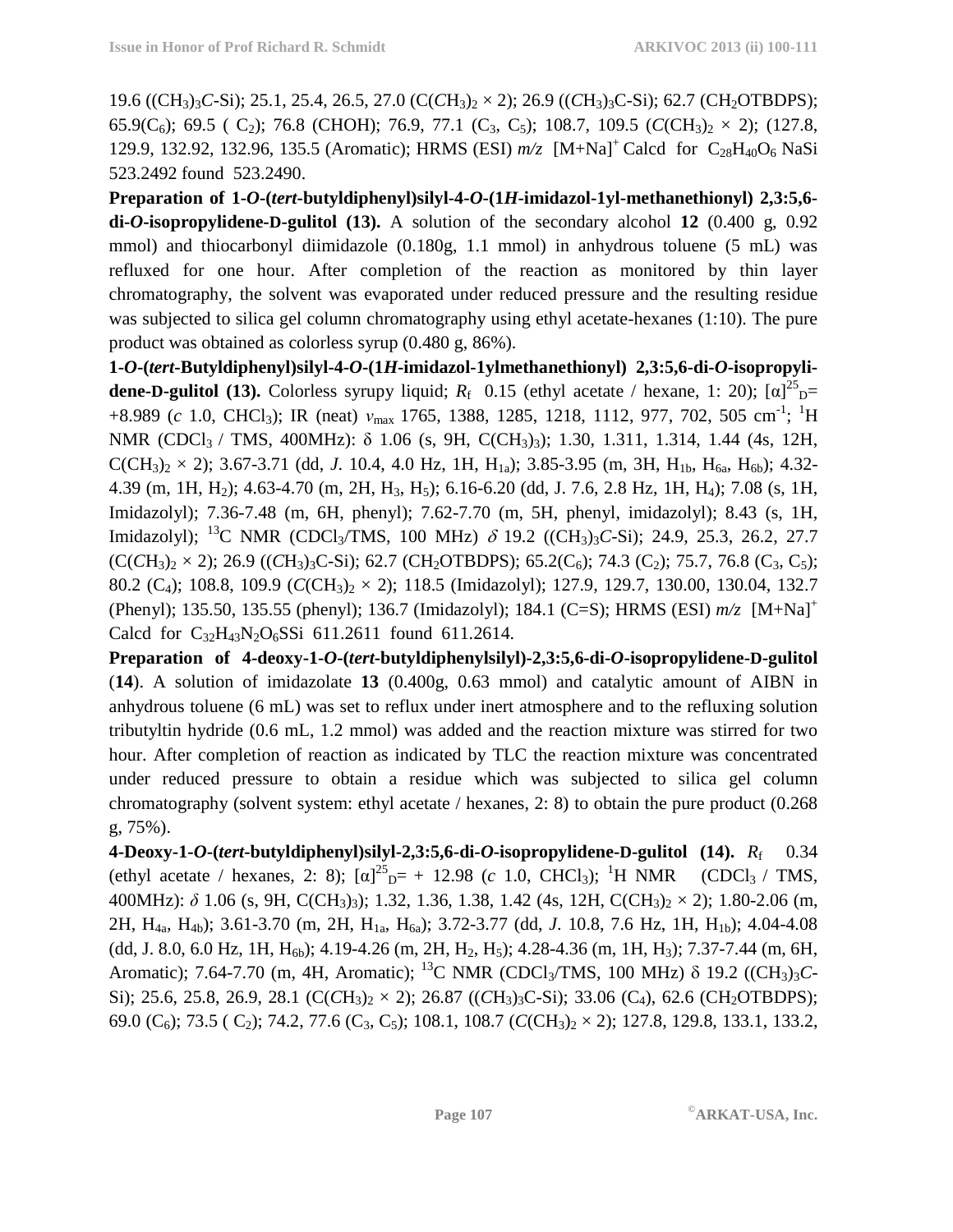135.54, 135.58 (Aromatic); HRMS (ESI)  $m/z$  [M+Na]<sup>+</sup> calcd for C<sub>28</sub>H<sub>40</sub>O<sub>5</sub>SiNa 507.2543, found 507.2543.

**Preparation of 4-deoxy-2,3:5,6-di-***O***-isopropylidene-1-***O***-tosyl-D-gulitol (15).** A solution of compound **14** (0.200 g, 0.429 mmol) and tetra-*n*-butylammonium fluoride (0.4 mL, 0.429 mmol) in anhydrous THF (3 mL) was stirred at room temperature for one hour. After completion of reaction as indicated by TLC the reaction mixture was concentrated under reduced pressure to obtain a residue. The residue was diluted with ethyl acetate (20 mL) and the solution was given a wash with water (10 mL). The organic layer was separated and the aqueous layer was saturated with sodium chloride and extracted with ethyl acetate (20 mL  $\times$  2). The combined organic extract was concentrated under reduced pressure till the resulting residue was free of any solvent. The residue was dissolved in anhydrous dichloromethane (5 mL) and to the solution pyridine (0.2 mL, 3.36 mmol) was added under inert atmosphere. This was followed by addition of tosyl chloride (0.100 g, 0.51 mmol) and the reaction mixture was stirred at room temperature for 3 h. After completion of reaction as indicated by TLC the reaction mixture was diluted with dichloromethane (20 mL) and then given a wash with saturated sodium bicarbonate solution (20 mL). The organic layer was separated and concentrated under reduced pressure to obtain a residue which was subjected to silica gel column chromatography to obtain the pure product **15**  as a colorless syrupy liquid (0.196 g, 60%).

**4-Deoxy-2,3:5,6-di-***O***-isopropylidene-1-***O***-tosyl-D-gulitol (15).** *R*f 0.34 (ethyl acetate / hexane, 2: 8); [α]<sup>25</sup><sub>D</sub>. + 12.98 (*c* 1.0, CHCl<sub>3</sub>); <sup>1</sup>H NMR (CDCl<sub>3</sub>/TMS, 400MHz): *δ* 1.24, 1.27, 1.30, 1.36  $(4s, 12H, C(CH_3)_2 \times 2)$ ; 1.68-1.78, 1.81-1.90 (2m, 2H,  $H_{4a}H_{4b}$ ); 2.43 (s, 3H, Ar-CH<sub>3</sub>); 3.57-3.63 (t, *J*. 7.6 Hz, 1H, H6a); 3.85-3.91 (dd, *J*. 10.0, 5.6 Hz, 1H, H1a); 3.99-4.05 (m, 2H, H1b, H6b); 4.14-4.26 (m, 3H, H2, H3, H5); 7.33 (d, *J*. 8.0 Hz, 2H, Ar); 7.76 (d, *J*. 8.0 Hz, 2H, Ar); <sup>13</sup>C NMR (CDCl3/TMS, 100 MHz) δ 21.6 (Ar-CH3); 25.3, 25.6, 26.8, 27.9 (C(*C*H3)2 × 2); 32.0 (C4), 67.7 (*C*H<sub>2</sub>OTs); 68.6 (C<sub>6</sub>); 72.9 (C<sub>2</sub>); 73.4, 74.6 (C<sub>3</sub>, C<sub>5</sub>); 108.7, 108.9 (*C*(*CH*<sub>3</sub>)<sub>2</sub> × 2); 127.9, 129.9, 132.5, 145.1 (Aromatic); HRMS (ESI)  $m/z$  [M+H]<sup>+</sup> Calcd. for C<sub>19</sub>H<sub>29</sub>O<sub>7</sub>S 401.1634, found 401.1639.

**Preparation of (3***S***,4***R***,6***S***)-6-hydroxymethyl-3,4-***O***-isopropylidenetetrahydro-2***H***-pyran-3,4 diol (17).** The tosylate **15** (0.100 g, 0.250 mmol) and zinc nitrate hexahydrate (0.323 g, 1.25 mmol) were dissolved in acetonitrile (10 mL) and the solution was stirred at room temperature for twelve hour. After completion of reaction as indicated by TLC the reaction mixture was stirred with saturated solution of potassium carbonate. The precipitate formed was filtered off and washed with acetonitrile (15 mL). The filtrate and washings were combined and concentrated under reduced pressure and at room temperature to obtain a residue free of any solvent. The residue was dissolved in anhydrous THF (3 mL) and the solution was added to suspension of sodium hydride (0.21 g, 0.903 mmol) in anhydrous THF (1 mL) and the mixture was stirred at room temperature for two hour. After completion of reaction as indicated by TLC, saturated ammonium chloride solution (10 mL) was added to the reaction mixture with stirring and then the reaction mixture was extracted with ethyl acetate (20 mL). The aqueous layer was saturated with sodium chloride and extracted with ethyl acetate (20 mL  $\times$  2). The combined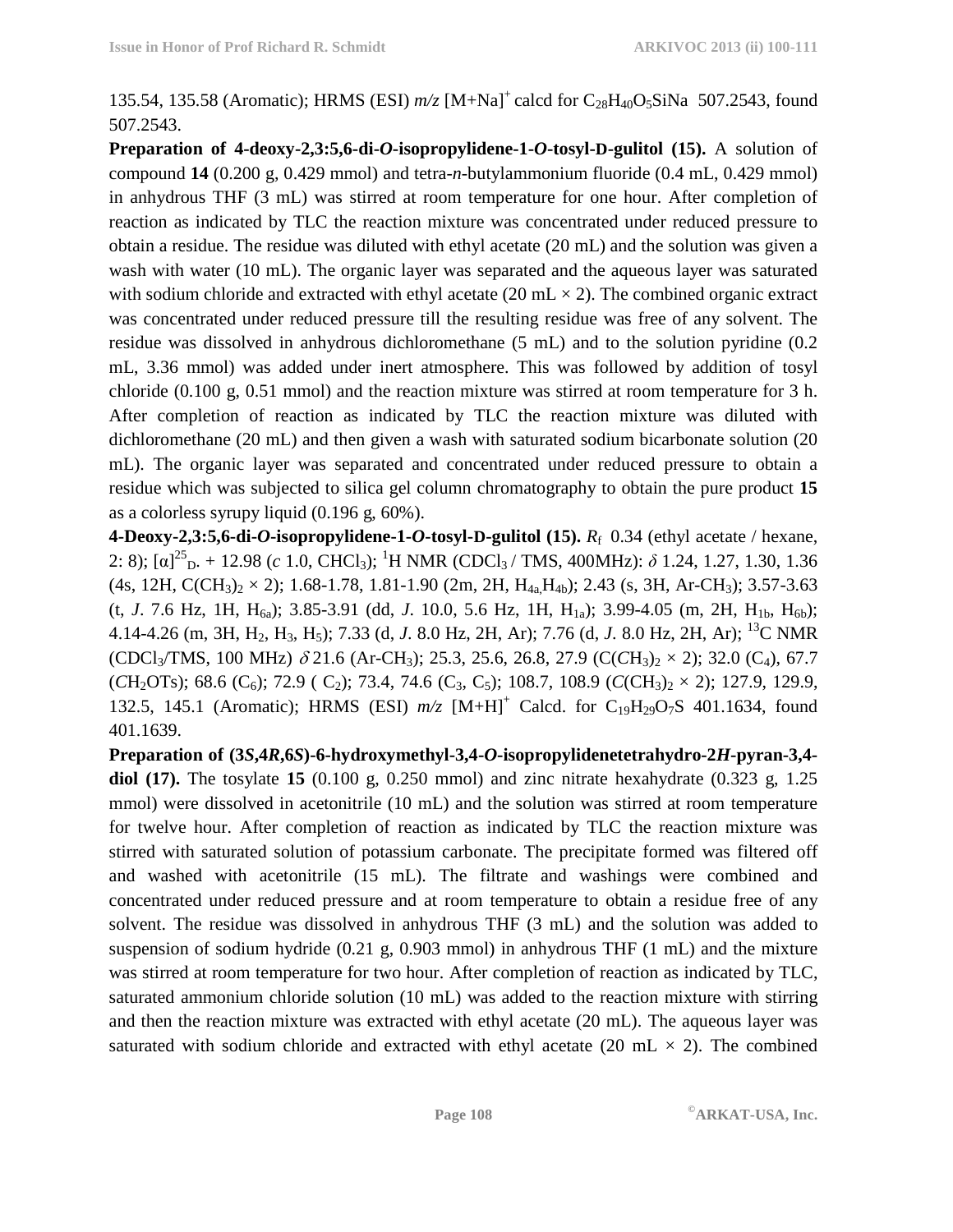organic extract was concentrated under reduced pressure to obtain a residue. The residue was subjected to silica gel column chromatography. Prior to loading the crude sample over the column, the silica gel column was treated with 1% solution of triethylamine in hexane. The column chromatography was carried out using ethyl acetate-hexane-triethylamine (40:59:1) solvent system. The pure product was obtained as colorless syrupy liquid (0.080g, 64%). A fresh trial of the above procedure provided the product (0.092 g, 71%).

**(3***S***,4***R***,6***S***)-6-Hydroxymethyl-3,4-***O***-isopropylidenetetrahydro-2***H***-pyran-3,4-diol (17).**  Colorless syrupy liquid;  $R_f$  0.34 (ethyl acetate / hexane, 2: 8);  $[\alpha]_{D}^{25} = +12.98$  (*c* 1.0, CHCl<sub>3</sub>); IR (neat)  $v_{\text{max}}$  3436, 2933, 1370, 1215, 1057 cm<sup>-1</sup>; <sup>1</sup>H NMR (CDCl<sub>3</sub>/TMS, 400MHz):  $\delta$  1.34, 1.48 (2s, 6H, C(CH3)2); 1.73-1.82, 1.91-1.97 (2m, 2H, H4a,H4b); 3.32-3.40 (dd, *J*. 11.6, 9.2 Hz, 1H, H<sub>1a</sub>); 3.43-3.49 (dd, *J.* 11.6, 2.8 Hz, 1H, H<sub>6a</sub>); 3.60-3.64 (dd, *J.* 11.6, 6.8 Hz, 1H, H<sub>6b</sub>); 3.64-3.72 (m, 1H, H<sub>5</sub>); 3.86-3.92 (dd, *J*. 11.6, 6.0 Hz, 1H, H<sub>1b</sub>); 4.07-4.13 (dt, *J*. 8.8, 6.0 Hz, H<sub>2</sub>); 4.36-4.50 (m, 1H, H3); <sup>13</sup>C NMR (CDCl3/TMS, 100 MHz): δ 26.1, 28.1 (C(*C*H3)2); 28.2 (C4), 65.4  $(CH_2OH)$ ; 67.2  $(C_1)$ ; 70.2  $(C_2)$ ; 71.2  $(C_3)$ , 72.6  $(C_5)$ ; 109.0  $(C(CH_3)_2)$ ; HRMS (ESI)  $m/z$ [M+Na]<sup>+</sup> Calcd. for C<sub>9</sub>H<sub>16</sub>O<sub>4</sub>Na 211.0946, found 211.0950.

**Preparation of (3***S***,4***R***,6***S***)-3,4-***O***-isopropylidene-6-(3,5-dinitrobenzoyloxymethyl)tetrahydro-2***H***-pyran-3,4-diol (18).** To a solution of alcohol 17  $(0.100 \text{ g}, 0.5319 \text{ mmol})$  and triethylamine (0.2 mL, 1.170 mmol) in anhydrous dichloromethane (3 mL), 3,5-dinitrobenzoyl chloride (0.135 g, 0.585 mmol) was added under inert atmosphere and the reaction mixture was stirred for six hour at room temperature. After completion of reaction as indicated by TLC, the reaction mixture was diluted with dichloromethane and the solution was given a wash with saturated sodium bicarbonate solution. The organic layer was separated and concentrated under reduced pressure to obtain a residue. The residue was subjected to silica gel column chromatography. Prior to loading the crude sample over the column, the silica gel column was treated with 1% solution of triethylamine in hexane. The column chromatography was carried out using ethyl acetate-hexane-triethylamine (40:59:1) solvent system. The pure product was obtained as a colorless syrupy liquid in 50% yield.

**(3***S***,4***R***,6***S***)-3,4-***O***-Isopropylidene-6-(3,5-dinitrobenzoyloxymethyl)tetrahydro-2***H***-pyran-3,4 diol (18).** Colorless syrupy liquid;  $R_f$  0.19 (ethyl acetate / hexane, 2: 8); <sup>1</sup>H NMR (CDCl<sub>3</sub>/ TMS, 400MHz): *δ* 1.38, 1.53 (2s, 6H, C(CH3)2 ); 1.81-1.90, 2.07-2.17 (2m, 2H, H4a,H4b); 3.40-3.47 (dd, *J*. 11.6, 8.8 Hz, 1H, H1a); 3.90-3.97 (dd, *J*. 11.6, 6.4 Hz, 1H, H1b); 4.00-4.07 (m, 1H, H5); 4.14-4.21 (m, 1H, H<sub>2</sub>); 4.42-4.49 (m, 3H, H<sub>3</sub>, H<sub>6a</sub>, H<sub>6b</sub>); 9.16 (s, 2H, Aromatic); 9.22 (s, 1H, Aromatic).<sup>13</sup>C NMR (CDCl<sub>3</sub> / TMS, 100 MHz): δ 26.0, 28.1 (C(CH<sub>3</sub>)<sub>2</sub>); 28.8 (C<sub>4</sub>), 67.2 (C<sub>1</sub>); 68.5 (C<sub>6</sub>); 69.6, 70.0, 70.9 (C<sub>2</sub>, C<sub>3</sub>, C<sub>5</sub>); 109.2 (*C*(CH<sub>3</sub>)<sub>2</sub>); 122.4, 122.5, 129.5, 129.6, 133.6, 148.7 (Aromatic); 162.4 (C=O).

**Preparation of (3***S***,4***R***,6***S***)-3,4-***O***-isopropylidene-6-[(1***H***-imidazol-1-yl)thiocarbonyloxymethyl]tetrahydro-2***H***-pyran-3,4-diol (22).** A solution of the alcohol **17** (0.100 g, 0.53 mmol) and thiocarbonyl diimidazole (0.104 g, 0.585 mmol) in anhydrous toluene (4 mL) was refluxed for one hour. After completion of the reaction as monitored by thin layer chromatography, the solvent was evaporated under reduced pressure and the resulting residue was subjected to silica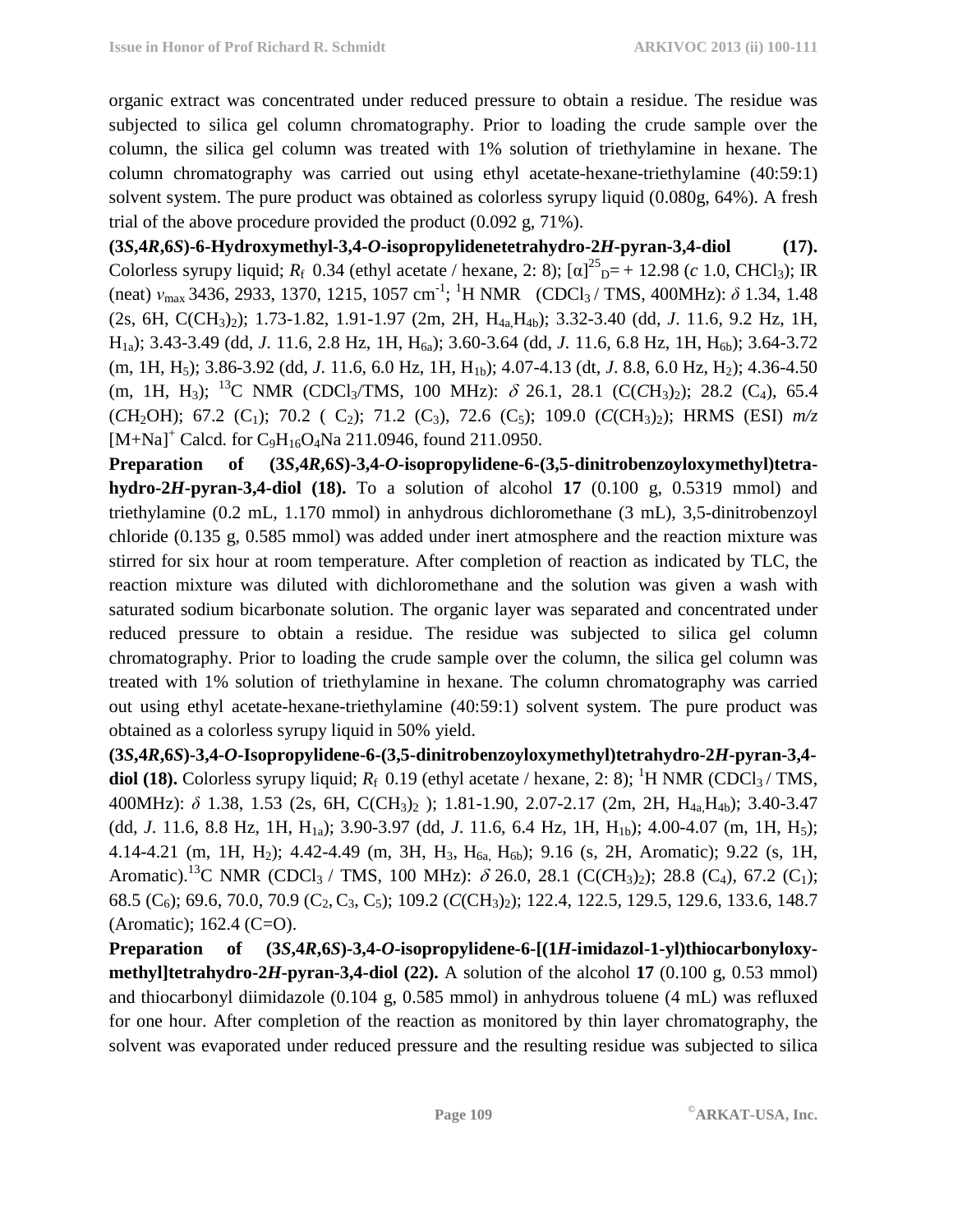gel column chromatography using ethyl acetate-hexane  $(1:10)$ . The pure product  $(0.060 \text{ g})$  was obtained as a colorless syrup in 50 % yield.

**(3***S***,4***R***,6***S***)-3,4-***O***-Isopropylidene-6-[(1***H***-imidazol-1-yl)thiocarbonyloxymethyl]tetrahydro-2***H***-pyran-3,4-diol (22).** Colorless syrupy liquid;  $R_f$  0.15 (ethyl acetate / hexane, 1: 20);  $[\alpha]^{25}$ <sub>D</sub>= +8.989 (*c* 1.0, CHCl<sub>3</sub>); IR (neat)  $v_{\text{max}}$  1765, 1388, 1285, 1218, 1112, 977, 702, 505 cm<sup>-1</sup>; <sup>1</sup>H NMR (CDCl<sub>3</sub> / TMS, 400MHz): δ 1.37, 1.52 (2s, 6H, C(CH<sub>3</sub>)<sub>2</sub>); 1.80-1.88, 2.04-2.15 (2m, 2H, H4a,H4b); 3.40-3.46 (dd, *J*. 11.6, 8.8 Hz, 1H, H1a); 3.88-3.96 (dd, *J*. 11.6, 6.0 Hz, 1H, H1b); 4.04- 4.12 (m, 1H, H5); 4.13-4.19 (dt, *J*. 11.2, 5.6 Hz, H2); 4.42-4.46 (m, 1H, H3); 4.56-4.61 (dd, *J*. 11.6, 6.4 Hz, 1H, H<sub>6a</sub>); 4.64-4.68 (dd, *J*. 11.6, 8.0 Hz, 1H, H<sub>6b</sub>); 7.04, 7.64, 8.38 (3s, 3H, Imidazolyl); <sup>13</sup>C NMR (CDCl<sub>3</sub>/TMS, 100 MHz):  $\delta$  26.0, 28.02 (C(*CH*<sub>3</sub>)<sub>2</sub>); 28.72 (C<sub>4</sub>), 67.1 (C<sub>1</sub>); 69.1, 70.0, 70.8 (C2,C3, C5); 74.9 (*C*H2OC=O); 109.2 (*C*(CH3)2); 130.5, 183.9 (Imidazolyl).

**Preparation of (3***S***,4***R***,6***S***)-3,4-***O***-isopropylidene-6-(tosyloxymethyl)tetrahydro-2***H***-pyran-3,4-diol (24). T**o a solution of alcohol **17** (0.100 g, 0.53 mmol) and triethylamine (0.2 mL, 1.17 mmol) in anhydrous dichloromethane (5 mL), *p*-toluenesulfonyl chloride (0.304 g, 1.6 mmol) was added under inert atmosphere and the reaction mixture was stirred for 5 h at room temperature. After completion of reaction as indicated by TLC, the reaction mixture was diluted with dichloromethane and the solution was given a wash with saturated sodium bicarbonate solution. The organic layer was separated and concentrated under reduced pressure to obtain a residue. The residue was subjected to silica gel column chromatography. Prior to loading the crude sample over the column, the silica gel column was treated with 1% solution of triethylamine in hexane. The column chromatography was carried out using ethylacetate-hexanetriethylamine (40:59:1) solvent system. The pure product was obtained as colourless syrupy liquid (0.53 g, 50%).

**(3***S***,4***R***,6***S***)-3,4-***O***-Isopropylidene-6-(tosyloxymethyl)tetrahydro-2***H***-pyran-3,4-diol (24).**  Colorless syrupy liquid; *R*f 0.25 (ethyl acetate / hexane, 2: 8); IR (neat) *ν*max 2932, 1176, 1066, 700 cm<sup>-1</sup>; <sup>1</sup>H NMR (CDCl<sub>3</sub> / TMS, 400 MHz): δ 1.32, 1.44 (2s, 6H, C(CH<sub>3</sub>)<sub>2</sub>); 1.70-1.77, 1.91-1.97 (2m, 2H, H4a,H4b); 3.25-3.32 (dd, *J*. 12.0, 8.4 Hz, 1H, H1a); 3.76-3.82 (dd, *J*. 12.0, 6.0 Hz, 1H, H<sub>1b</sub>); 3.92-3.97 (dd, *J*. 11.4, 5.2 Hz, 1H, H<sub>6a</sub>); 3.98-4.02 (dd, *J*. 11.4, 3.6 Hz, 1H, H<sub>6b</sub>); 4.03-4.22 (m, 2H, H2, H5); 4.33-4.38 (m, 1H, H3); 7.32 (d, *J*. 8.0 Hz, 2H, Aromatic); 7.76 (d, *J*. 8.0 Hz, 2H, Aromatic).<sup>13</sup>C NMR (CDCl3/TMS, 100 MHz) δ 21.6 (Ar-*C*H3); 25.9, 27.9 (C(*C*H3)2); 28.2  $(C_4)$ , 66.9  $(C_1)$ ; 69.2, 70.0, 70.8  $(C_2, C_3, C_5)$ ; 71.7  $(CH_2OTs)$ ; 109.0  $(C(CH_3)_2)$ ; 127.9, 129.8, 132.8, 144.9 (Aromatic).

## **Acknowledgements**

The authors thank DST New Delhi for funding towards the 400 MHz NMR spectrometer to the Department of Chemistry, IIT-Madras under the IRPHA scheme and ESI-MS facility under FIST program. B.N.M is thankful to University Grants Commission for fellowship. Mr. Santosh Borkar is thanked for his help in preparing this manuscript.